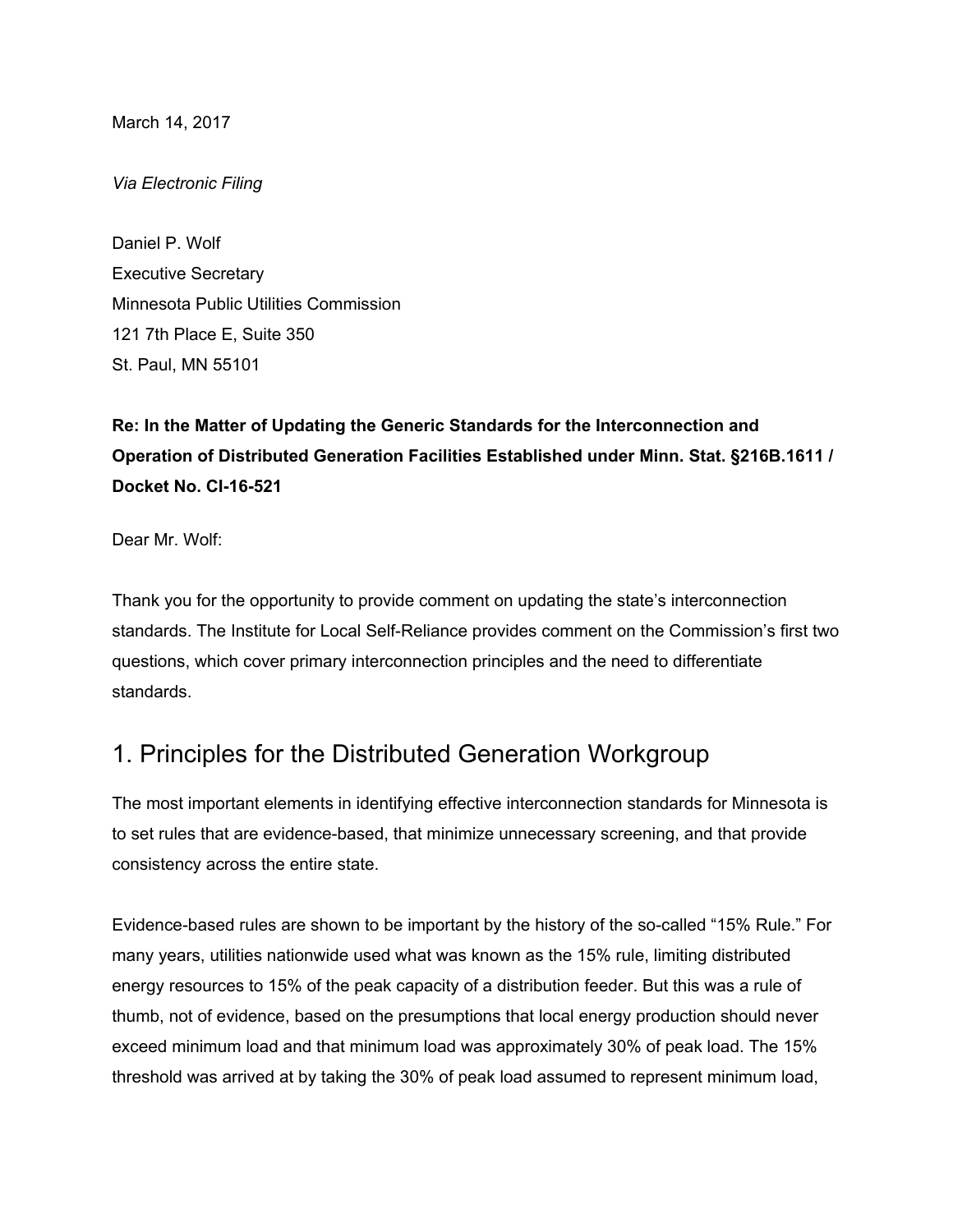and halving it as a safety margin. Over the past five years in Hawaii and California, evidence of actual grid impacts made by distributed energy resources allowed those more arbitrary limits to be lifted or modified. In Hawaii, utilities were required to calculate the daytime minimum load, because solar energy resources only produced energy during daylight hours. This effectively raising the cap to about 25% of peak load. In California, utilities were required to measure the daytime minimum load, and to allow distributed energy resources to meet the entire load. The result in both cases is policy that protects the integrity of the grid, but is no longer unnecessarily restrictive due to reliance on estimates rather than evidence.

The second principle is to minimize unnecessary screening of distributed generation, and to adopt screening standards that reflect the relative risk of harm. The federal Small Generation Interconnection standards are backed by data on grid impacts and offer gradations of screening based on factors that matter, such as line voltage. This allows smaller projects with small likelihood of negative impacts to come to market quickly and and at a lower cost.

The third principle is consistency. Uniform rules across all utilities are essential for minimizing development costs and taking advantage of the falling price of distributed energy resources in all communities. The alternative is a patchwork of rules that increases uncertainty for distributed generation developers, and increases costs for electricity customers.

A final principle is transparency. Distributed generation developers, including many electric customers, need to know the process and rules for interconnecting their systems. Such information should be easy to find. An example of this principle in practice is hosting capacity maps published and maintained by California's three investor-owned utilities. While not required under interconnection standards, these maps allow prospective producers of distributed generation to self-screen by identifying prime locations for energy generation. These maps, particularly when produced using a more robust "iterative" hosting capacity analysis, can reduce administrative costs for the utility and its customers as well as for developers, by linking with fast track interconnection.